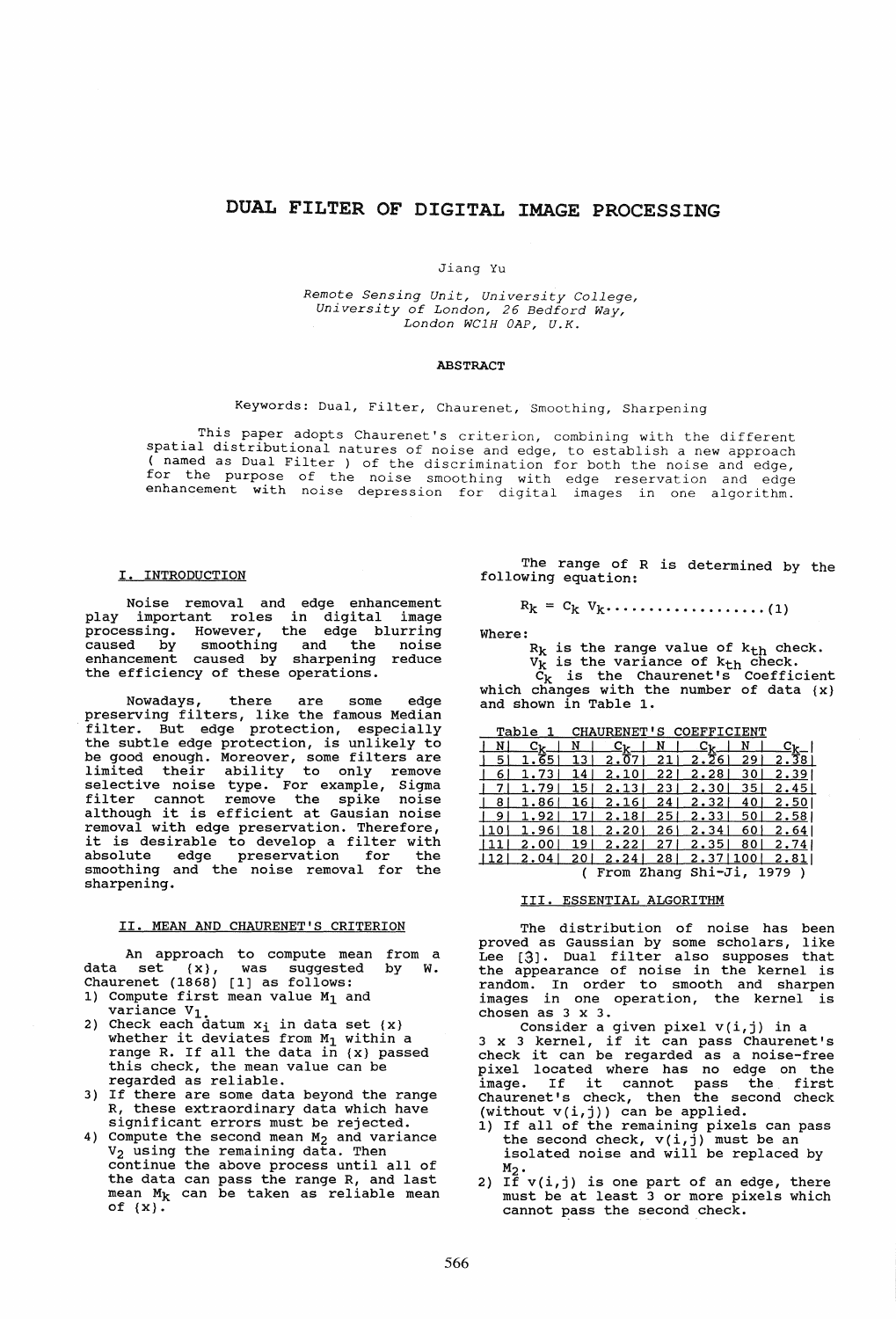In this way, the noise and edge can be discriminated and the corresponding process-ing can be applied. For smoothing, the noise will be removed and the edge will be left as its original status. For sharpening, it will remove the noise and enforce the edge.

Owing to the non-selective property of this algorithm, the edge enhancement is also non-selective.

The above algorithm is completely<br>based on Chaurenet's criterion, it works Dased on Chaurenet's Criterion, it works<br>well on Gaussian noise. However, it cannot<br>remove the spike noise. Hence, it needs an<br>improvement.

#### IV. IMPROVEMENTS

The original purpose of Chaurenet's<br>Coefficient is to depress the subtle<br>errors of mean value by rejecting the<br>error data from the data set which have<br>similar magnitudes similar magni tudes. The spike noise, showing great difference from the signal data, naturally have another attributes. Therefore, it will be beyond the range of discrimination after even making a maximum relaxation for Chaurenet's criterion.

The relaxation must be controlled by kernel size. For a 3 x 3 kernel, the maximum variance of edges is by no means<br>over 4 times of variance whereas spike can<br>be over 10 times. therefore the relaxation be over 10 times. therefore the relaxation<br>is taken as 4 variance.

After the 4 variance rejection, the spike will be removed. The remaining Gaussian noise will be removed by Chaurenet's checks.

Chaurenet's coefficient is strict at individual noise detection, but not sensitive enough at edge detection. This algorithm recommends a coefficient 0.97 to improve the sensitivity. Then the equation (1) changes as

 $R_k = 0.97 C_k V_k \dots \dots \dots \dots (2)$ 

The final algorithm is as follows:

IF  $v(i, j) > 4$  V<sub>1</sub> THEN (spike)  $v(i, j) = M_1$ ELSE IF  $v(i,j) < R_1$  THEN ( noise free x(i,j) unchanged ELSE IF ALL  $v(i, j) < R_2$  THEN (isolated noise)  $v(i, j) = M_2$ <br>ELSE v(i,j) unchanged for smoothing if 3 or more pixels not passed v(i,j) enforced for sharpening if 3 or more pixels not passed

ENDIF(s)

A simple description for the algorithm is:

- 1) Reject spike by a relaxation of Chaurenet's criterion.
- 2) Make a stricture of Chaurenet's criterion to reject Gaussian noise and to detect edge.

## V. APPLICATIONS

In order to prove the In order to prove the results of<br>processing of the algorithm, a simulated image is designed and shown in

Table 2.<br>Table 2 SIMULATED IMAGE (10 X 10 )

| 12. 155 160          | 160 160                                                  |                                                    |  | 4.0 4.0 4.0 255 5.5 |  |
|----------------------|----------------------------------------------------------|----------------------------------------------------|--|---------------------|--|
| 12. 155 160          | 160                                                      | 160                                                |  | 162 32 32 32 32     |  |
| 12. 155 12           | 12.3 160                                                 |                                                    |  | 160 160 4.0 4.0 4.0 |  |
| $\pm 4$ $\pm 155$ 12 |                                                          | $12.0$ 12 160 161 4.0 <del>14</del> <del>160</del> |  |                     |  |
|                      | 12. 155 11.5 0-00 12.5 160 160 4.2 4.2 4.3               |                                                    |  |                     |  |
|                      | 12. 155 12.0 $\pm$ 6-0 12.0 160 161 4.5 8-0 4.0          |                                                    |  |                     |  |
|                      | $50 - 155$ 12.2 $\pm 2 - 7$ 12.1 160 160 4.0 4.0 $\pm 4$ |                                                    |  |                     |  |
|                      | 12. 155 12.0 12.1 12.0 162 162 232 232 232               |                                                    |  |                     |  |
|                      | 12. 155 160 160 160 160 4.0 4.0 4.0 4.1                  |                                                    |  |                     |  |
|                      | $255$ 155 161 $\pm$ $\pm$ 0 159 160 4.0 4.2 $\pm$ 4.2    |                                                    |  |                     |  |
|                      |                                                          |                                                    |  |                     |  |

NOTE:

The data which are strikethrough are supposed spike and noise.

In the Table 2, there are edges oriented in different directions dotted by spikes and Gaussian noises. The processed image is shown in Table 3 after the algorithm is applied once.

|            |            |                                           | Table 3 SMOOTHED IMAGE (iteration 1) |  |  |  |  |
|------------|------------|-------------------------------------------|--------------------------------------|--|--|--|--|
|            | 12 155 160 |                                           | 160 160 4.0 4.0 4.0 9.8 5.5          |  |  |  |  |
| 12 155 160 |            | 160 160 162 32 32 32 32                   |                                      |  |  |  |  |
|            |            | 12 155 12 12.3 160 160 160 4.0 4.0 4.0    |                                      |  |  |  |  |
|            |            | 14 155 12.0 12.0 12 160 161 4.0 14 4.2    |                                      |  |  |  |  |
|            |            | 12 155 11.5 12.0 12.5 160 160 4.2 4.2 4.3 |                                      |  |  |  |  |
|            |            | 12 155 12.0 9.0 12.0 160 161 4.5 4.1 4.0  |                                      |  |  |  |  |
|            |            | 50 155 12.2 12.7 12.1 160 160 4.0 4.0 14  |                                      |  |  |  |  |
|            |            | 12 155 12.0 12.1 12.0 162 162 232 232 232 |                                      |  |  |  |  |
|            |            | 12 155 160 160 160 160 4.0 4.0 4.0 4.1    |                                      |  |  |  |  |
|            |            | 38 155 161 160 159 160 4.0 4.2 4.3 4.2    |                                      |  |  |  |  |
|            |            |                                           |                                      |  |  |  |  |

NOTE:

The noise removed are underlined.

The spikes have been removed no<br>matter where they are located. The big noise have been removed except those located exactly at the edges. If the algorithm is applied more, more noise will be removed, shown in Table 4:

Table 4 SMOOTHED IMAGE ( iteration 3 )

|  | 12 155 160 160                       | 12 155 160 160 | 160 4.0 4.0 4.0 9.8 5.5<br>160 162 32 32 32 32      |  |  |  |
|--|--------------------------------------|----------------|-----------------------------------------------------|--|--|--|
|  | 12 155 12.0 12.3                     |                | 160 160 160 4.0 4.0 4.0                             |  |  |  |
|  | 14 155 12.0 12.0                     |                | 12.0 160 161 4.0 4.1 4.2                            |  |  |  |
|  | 12 155 11.5 12.0                     |                | 12.5 160 160 4.2 4.2 4.3                            |  |  |  |
|  | 12 155 12.0 12.0<br>50 155 12.2 12.0 |                | 12.0 160 161 4.5 4.1 4.0<br>12.1 160 160 4.0 4.0 14 |  |  |  |
|  | 12 155 12.0 12.1                     |                | 12.0 162 162 232 232 232                            |  |  |  |
|  | 12 155 160 160                       |                | 160 160 4.0 4.0 4.0 4.1                             |  |  |  |
|  | 38 155 161 160                       |                | 159 160 4.0 4.2 4.3 4.2                             |  |  |  |

NOTE:

The noise removed are underlined.

By making comparisons with the original image and the smoothed images, it is obviously that the algorithm can clean the spike and noise without causing any blurring on edges, no matter the edges are subtle or great, at any directions. The edge sharpening result of the algorithm can be checked by Table 5: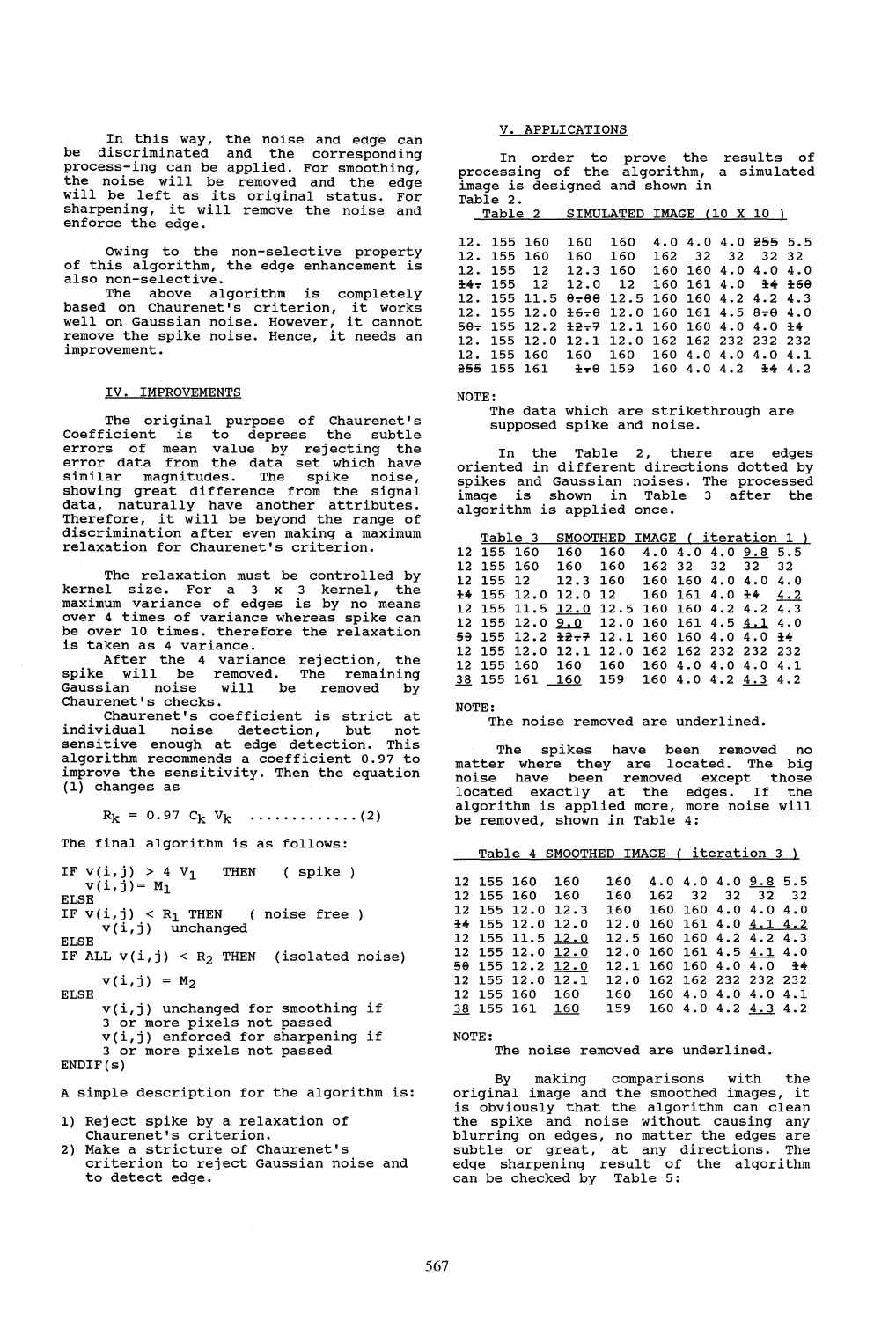Table 5 SHARPENED IMAGE

|  |                 | $\frac{20000}{200000}$          |  |                 |                           |              |
|--|-----------------|---------------------------------|--|-----------------|---------------------------|--------------|
|  | 1.3 155 160 160 |                                 |  |                 | 255 0.4 4.0 0.4 9.8 0.6   |              |
|  | 1.2 255 160 160 |                                 |  |                 | 160 255 32 32 60.8 60.8   |              |
|  |                 | 1.2 255 1.2 1.2 255 160 255 0.4 |  |                 |                           | $0.4 \, 0.4$ |
|  |                 | $\pm 4$ 255 1.2 12.0            |  |                 | $1.2$ 160 255 0.4 4.1 4.2 |              |
|  |                 | 1.2 255 1.2 12.0                |  | 1.3 255 255 0.4 |                           | 4.28.2       |
|  |                 | $1.2$ 255 1.2 12.0              |  | 1.2 255 255 0.5 |                           | 4.14.0       |
|  |                 | 50 255 1.2 12.0                 |  | 1.2 160 160 0.4 |                           | $0.4 \pm 4$  |
|  |                 | $1.2$ 255 1.2 1.2               |  | 1.2 255 162 255 |                           | 255 255      |
|  | 1.2 255 160 255 |                                 |  | 160 255 0.4 0.4 |                           | $0.4 \ 0.4$  |
|  | 38 155 255 160  |                                 |  | 159 255 4.0 4.2 |                           | 4.34.2       |
|  |                 |                                 |  |                 |                           |              |

Table 5 shows that the algorithm is able to enhance the edges at any directions without causing significant noise enhancement and unwanted feature creation. The real images processing (LANDSAT TM and SPOT images) have been processed and the results are shown in processed and the resures are shown in<br>following figures (Figure 1 -- figure 5). wing rigures (rigure 1 - rigure 3).<br>It will take a length if the comparisons with all of other filters are taken, therefore only 2 filters have been selected. For the smoothing, the Median filter is chosen because it is well known at spike depression and reliability. For at spike depression and reflability. For<br>sharpening, the Laplacian filter is chosen sharpening, the mapiacian fifter is chosen<br>for its non-selective enhancement ability.



RAW SPOT IMAGE FIGURE 1



SMOOTHED BY MEDIAN FILTER FIGURE 2



SMOOTHED BY DUAL FILTER FIGURE 3



SHARPENED BY DUAL FILTER FIGURE 4



SHARPENED BY LAPACIAN FILTER FIGURE 5